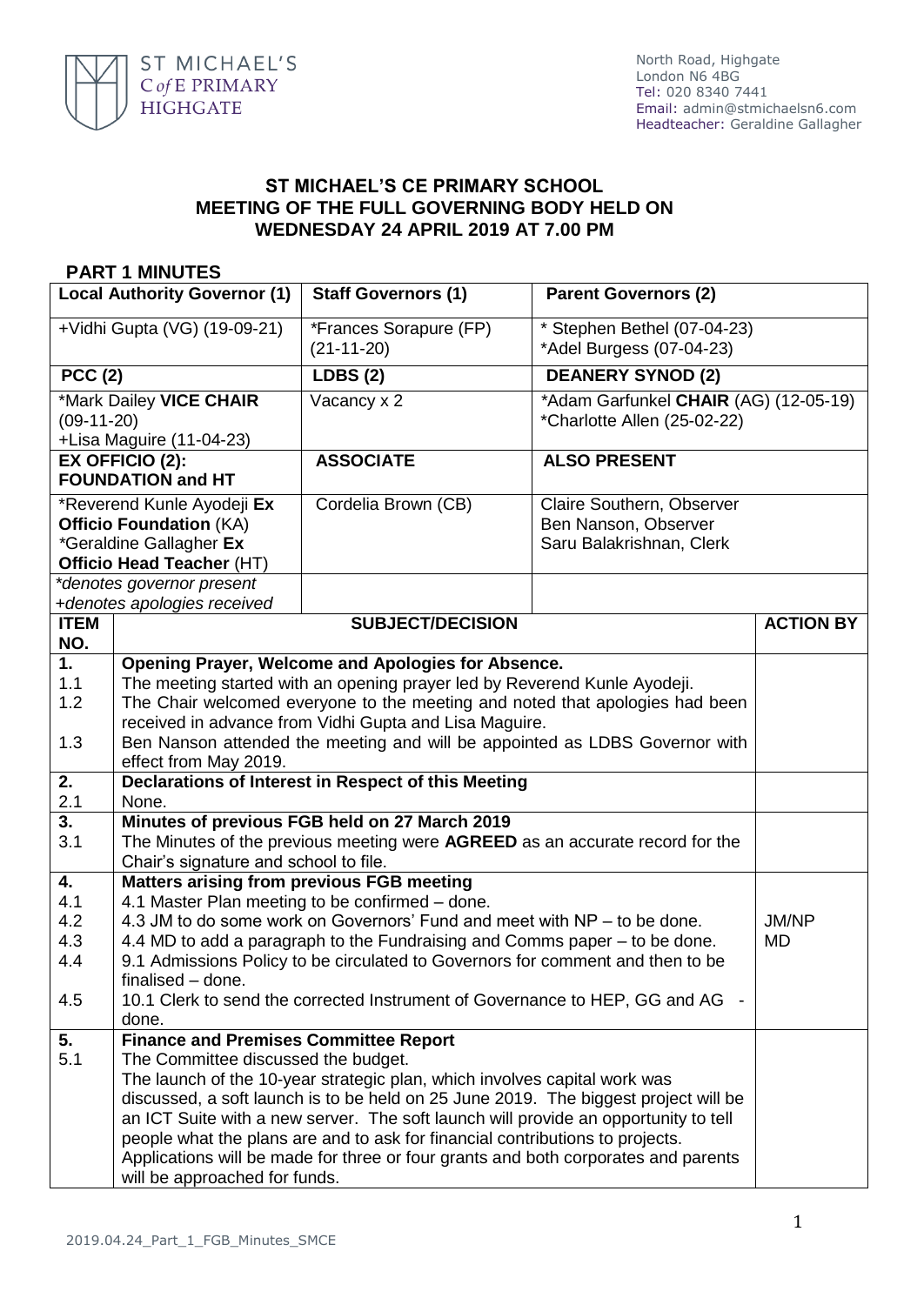

North Road, Highgate London N6 4BG Tel: 020 8340 7441 Email: [admin@stmichaelsn6.com](mailto:admin@stmichaelsn6.com) Headteacher: Geraldine Gallagher

| A new car park barrier is in place.                                                       |           |
|-------------------------------------------------------------------------------------------|-----------|
| A meeting will be held with the Estate Managers from Highgate School on 2 May             |           |
| 2019 to discuss the lane drainage.                                                        |           |
| The school receives income from Highgate for the use of the Lane.                         |           |
| Highgate will be closing their Nursery in 2020 to enable expansion of classes in          |           |
| the school.                                                                               |           |
| Year End Outturn 2018/19 and Budget 2019/20<br>6.                                         |           |
| 6.1<br><b>Year End Outturn</b>                                                            |           |
| The school has good financial management and reporting. NP's note to                      |           |
| Governors, which accompanied the outturn figures, is very clear.                          |           |
| While there are some unknowns, the picture at the year end Is very good.                  |           |
| Expenditure is up 6.11% and Income is up 8.5%                                             |           |
| GG and NP have been diligent in manging the school's finances.                            |           |
| CB's work with the Inclusion Lead has helped to secure additional EHCP funding.           |           |
| There is additional income from the Nursery and from Catering.                            |           |
| The £9k for the increase in teachers' salaries is a one-off payment.                      |           |
| Governors gave thanks to NP for her diligent work and clear notes.                        |           |
| 6.2<br><b>Budget 2019/20</b>                                                              |           |
| NP circulated an explanatory note to Governors with the budget figure for next            |           |
| year.                                                                                     |           |
| There will be increased costs on salaries and pension contributions.                      |           |
| The income from Nursery is good.                                                          |           |
| More can be done on Clubs.                                                                |           |
| Governors AGREED the 2019/20 budget.                                                      |           |
| 7.<br><b>Fundraising and Communications Group Update</b>                                  |           |
| 7.1<br>There will be a need to reconfigure the membership of the group and any            |           |
| Governors who are interested in joining would be welcome.                                 |           |
| There is a need to plan the 10-year Strategic Plan soft launch on 25 June 2019.           |           |
| <b>ACTION</b> MD to circulate the dates to all Governors of the next meeting of the       | <b>MD</b> |
| Fundraising Group.                                                                        |           |
| CA and SB expressed an interest in joining the group.                                     |           |
| <b>Policies for Discussion - Complaints</b><br>8.                                         |           |
| AG has been meeting with West Haringey Chairs of Governors where it was noted<br>8.1      |           |
| that formal complaints are on the increase.                                               |           |
| The current complaints policy and a sample from another school were circulated in         |           |
| advance.                                                                                  |           |
| <b>ACTION</b> AB to edit the school's Complaints Policy, track changes, and circulate to  | AB        |
| all Governors for comment.                                                                |           |
| <b>Headteacher's Verbal Report</b><br>9.                                                  |           |
| 9.1<br>At the end of the Spring term Y4 had a great residential trip to Flatford.         |           |
| 9.2<br>GG gave thanks to Dave Fowler, KS2 Phase Leader and Science & Design &             |           |
| Technology Leader who delivered Science training to other schools.                        |           |
| 9.3<br>There was an end of year service at St Michael's Church led by Y3 and KA. The      |           |
| children walked to church wearing their Easter Bonnets.                                   |           |
| Over the Easter holiday there were some lettings and some minor works were<br>9.4         |           |
| undertaken.                                                                               |           |
| The school has been informed that it will be used as a Polling Station. The school<br>9.5 |           |
| uses this as an opportunity to teach the children about democracy and holds               |           |
| school elections.                                                                         |           |
| 9.6<br>Upcoming events are in the school newsletter.                                      |           |
| Governors should let GG know if they would like to attend any of the events.              |           |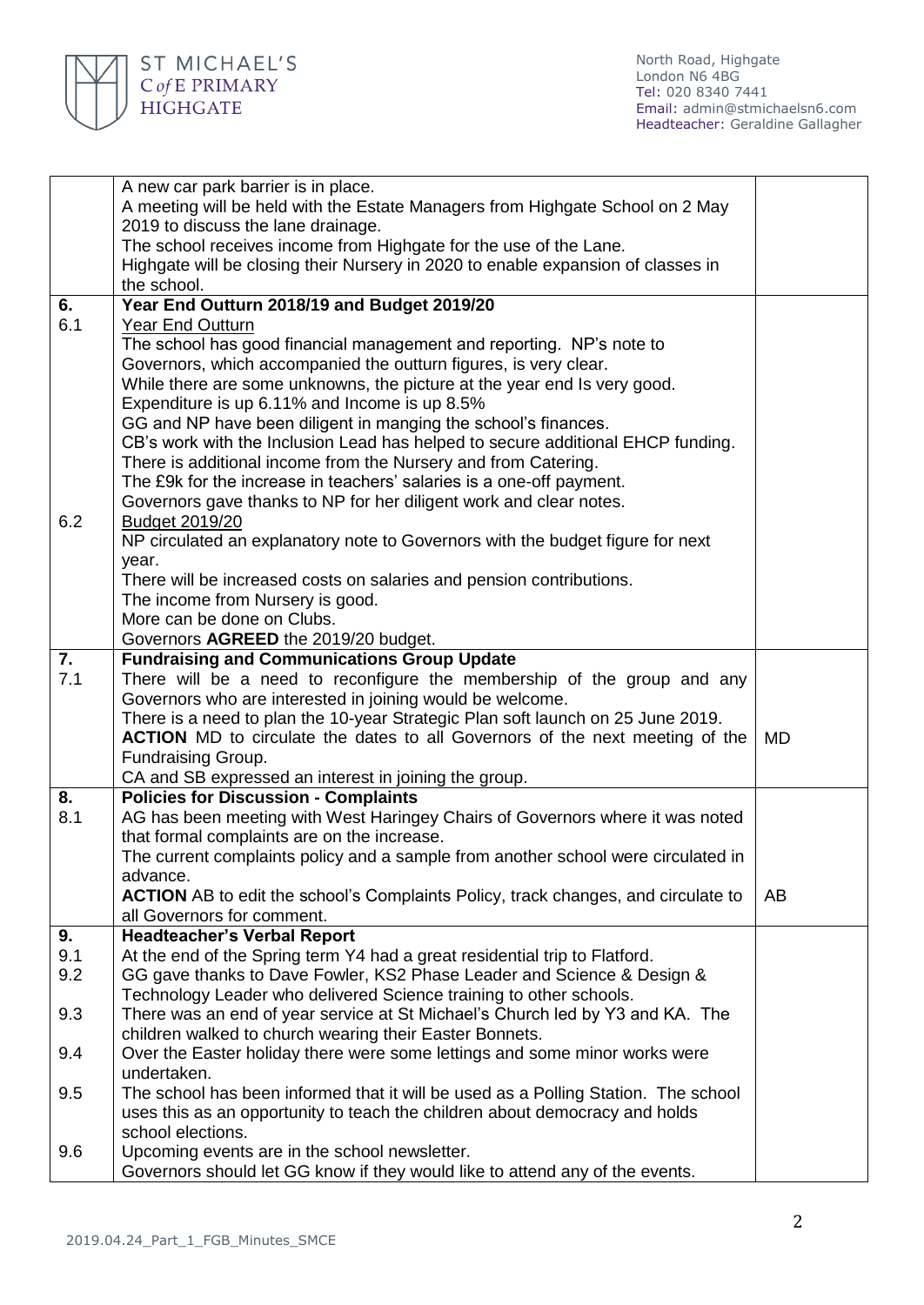

North Road, Highgate London N6 4BG Tel: 020 8340 7441 Email: [admin@stmichaelsn6.com](mailto:admin@stmichaelsn6.com) Headteacher: Geraldine Gallagher

| 9.7          | STEM week is next week.                                                                                                                 |                  |
|--------------|-----------------------------------------------------------------------------------------------------------------------------------------|------------------|
| 9.8          | Y\$ and Y6 have residential trips. Y5 has a camp out in the field on a Friday                                                           |                  |
|              | evening and are collected on Saturday morning, this will be held in May.                                                                |                  |
| 9.9          | KS1 and KS2 SATS are coming up.                                                                                                         |                  |
|              | FS delivered a presentation to parents on KS1 SATS.                                                                                     |                  |
| 9.10         | The school will be having a Health and Safety Inspection soon.                                                                          |                  |
|              | GG met with AZM re the Master Plan and getting drawings of proposed works                                                               |                  |
|              | done. AZM, who has done a lot of pro bono work for the school, will invoice the                                                         |                  |
|              | school for this work.                                                                                                                   |                  |
| 10.          | <b>Governors Visits, Development and Training</b>                                                                                       |                  |
| 10.1         | JM made a Safeguarding Visit in the Spring term, his report to be circulated for the                                                    |                  |
|              | next FGB meeting. ACTION                                                                                                                | GG/Clerk         |
| 10.2         | CB is the new Safeguarding Lead.                                                                                                        |                  |
| 11.          | <b>Chair's Report and Development Plan</b>                                                                                              |                  |
| 11.1         | AG has been in to the school to meet with GG.                                                                                           |                  |
| 11.2         | AG has done work on the strategy.                                                                                                       |                  |
| 11.3         | AG has been involved in interviews for the LDBS Governor position.                                                                      |                  |
| 11.4         | AG attended the West Haringey Chairs' Meeting. AG along with two other Chairs                                                           |                  |
|              | drafted a letter to senior people at Haringey re the budget setting process and the                                                     |                  |
|              | difficulties it causes. They have received a response from the Head of Children's                                                       |                  |
|              | Services advising that indicative numbers will be given three months in advance in                                                      |                  |
|              | future.                                                                                                                                 |                  |
|              | The Chairs have also suggested that Haringey does what Barnet does which is to                                                          |                  |
|              | run workshops for SBMs.                                                                                                                 |                  |
| 11.5<br>11.6 | There is ongoing dialogue with the LA for SEN Funding.<br>There is a need to appoint two Vice Chairs and to agree Committee membership. |                  |
|              | The two Vice Chairs would each Chair one of the Committees.                                                                             |                  |
|              | It was AGREED that CB and BN would take on the Vice Chair roles and that CB                                                             |                  |
|              | would Chair the Children's Committee and BN the Finance Committee.                                                                      |                  |
|              | There is a need for Governors to become Governor Fund Trustees.                                                                         |                  |
|              | CS, AB, CA and BN AGREED to become Governor Fund Trustees.                                                                              |                  |
|              | <b>ACTION</b> MD to email them to provide further information on the Governors Fund                                                     | <b>MD</b>        |
|              | and set up a meeting.                                                                                                                   |                  |
|              | Every month a Governor is required to contribute to the school's newsletter.                                                            |                  |
|              | The Committee membership was AGREED as follows: -                                                                                       |                  |
|              | <b>Children's Committee</b>                                                                                                             |                  |
|              | CB, KA, CA, SB, LM, GG                                                                                                                  |                  |
|              | Finance Committee                                                                                                                       |                  |
|              | BN, MD, FS, CS, AB, VG, GG                                                                                                              |                  |
| 11.7         | The Governors' Development Plan was circulated in advance of the meeting and                                                            |                  |
|              | Governors discussed this.                                                                                                               |                  |
|              | It was AGREED that MD should remain as Chair of the Fundraising and Comms                                                               |                  |
|              | Group and that its main emphasis would be on working towards the soft launch on                                                         |                  |
|              | 25 June.                                                                                                                                |                  |
|              | <b>ACTION</b> The Governors Development Plan to be revisited in detail at the                                                           | <b>Governors</b> |
|              | Governors Day to be held in September 2019.                                                                                             |                  |
| 12.          | <b>Any Other Business</b>                                                                                                               |                  |
| 12.1         | This is AG's last FGB meeting and thanks were given to him for his work for the                                                         |                  |
|              | school over the past eight years.                                                                                                       |                  |
| 12.2         | There will be a Governors' social event held next week at the school on Tuesday,                                                        |                  |
|              | 30 April 2019 at 7pm for both old and new Governors.                                                                                    |                  |